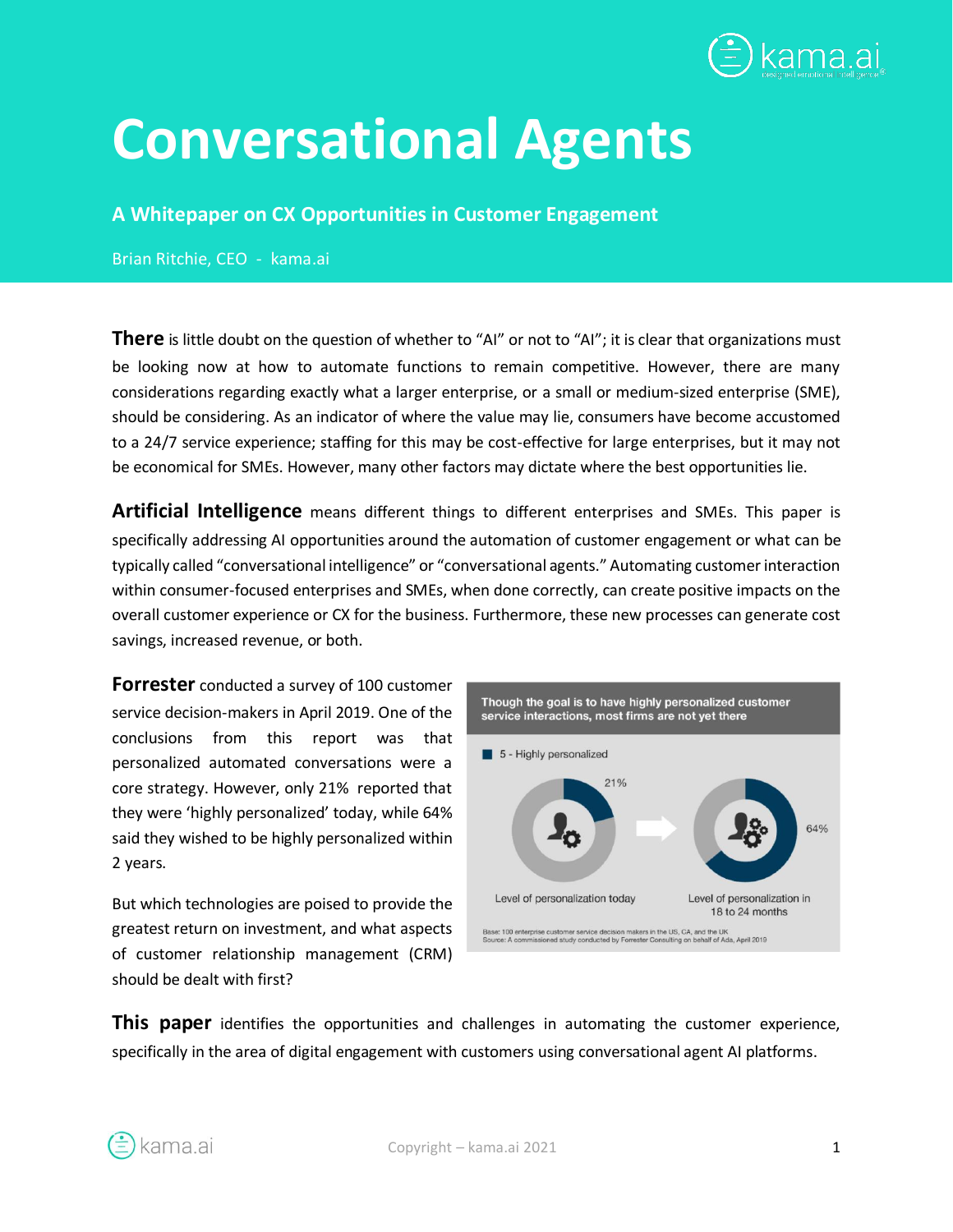#### **Return on Investment**

Can investing in an enhanced digital customer experience really pay off? Logic would say it will, but is there tangible proof of this ROI?

Another Forrester study, *["Customer Experience Drives Revenue Growth,"](https://go.forrester.com/blogs/16-06-21-customer_experience_drives_revenue_growth_2016/)* found that the revenue of leaders in customer experience (CX) outgrew the revenue of their CX laggard competitors by 5 to 1. That sounds pretty promising, but where does one start in trying to digitize the customer experience?

As business and technology leaders begin to consider which areas to automate first, two different approaches might be considered:

- 1. investigate the highest-cost processes that hold opportunities for automation and
- 2. investigate items that can have the greatest effect in expanding your business.

General business wisdom states that top-line growth is more beneficial than bottom-line savings. At least with respect to corporate valuations, growing sales to develop a profit increase is often more valuable than increasing profit by the same amount through cost reductions. Cost savings towards a specific profit metric is a valid endeavour but achieving sales growth to get to the same profit increase is more indicative of a healthy and vibrant company.

In [Gartner's 2021 CIO Agend](https://www.gartner.com/en/information-technology/insights/cio-agenda)a, they found that of the 'leading' or 'typical' IT maturity organizations surveyed there was a reported increase in the use of digital channels to engage customers. Both the leading and typical organizations reported that there would be an increase in digital CX engagement in 2021 due to the global pandemic.



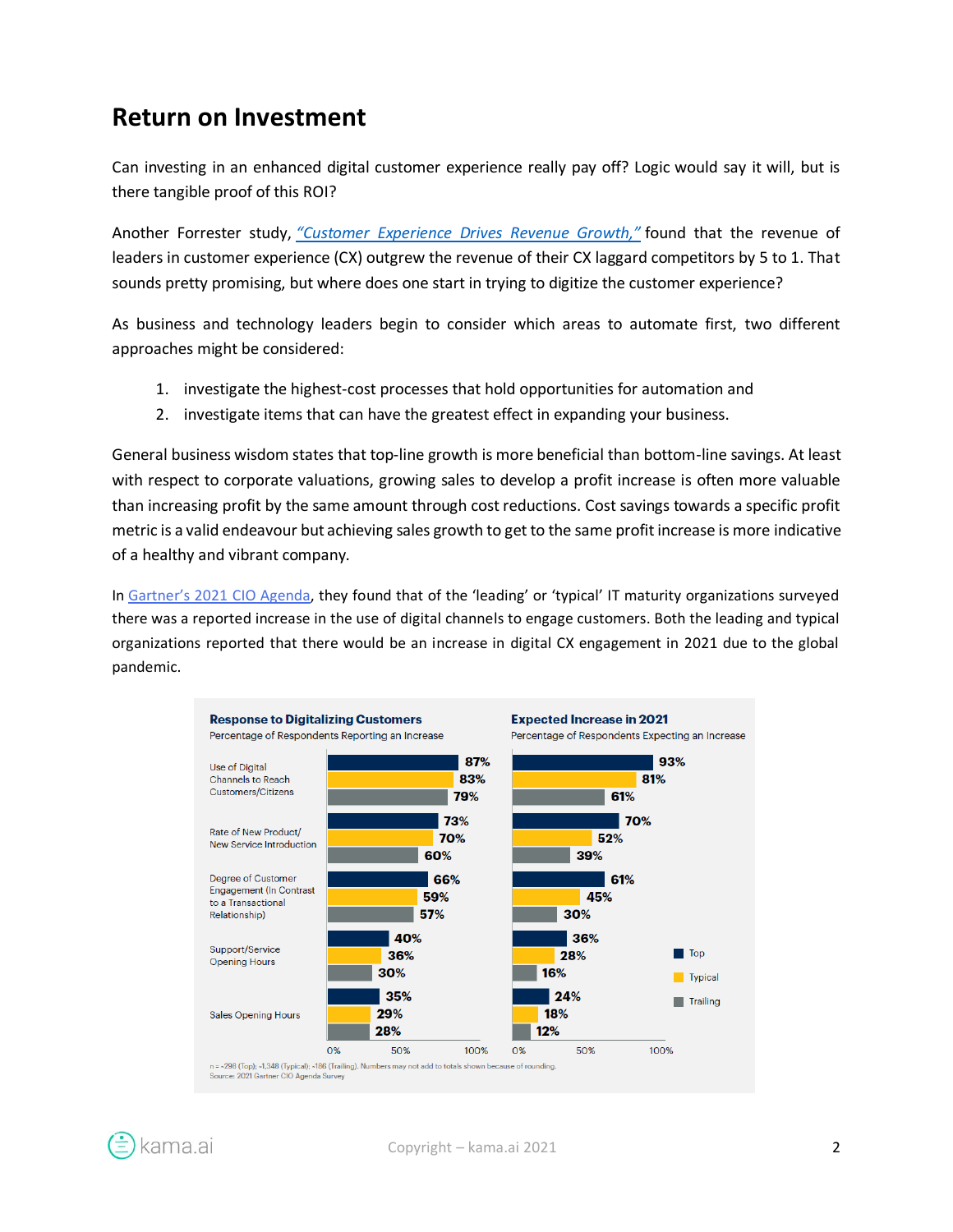Our recommendation on ROI for consumer or client-based organizations is to choose opportunities that can automate and enhance customer acquisition and marketing engagement as a priority to customer support functions. While savings on support is valuable, providing accurate automated dissemination of consumer or client-focused product and service information in a natural and engaging way is an extremely valuable area for enterprises and SMEs to grow their business, especially since the shift to online business created by the pandemic.

Customer support automation may very well be advantageous, but the variability of customer support issues and the risk of creating negative customer experiences with your product or service may create larger challenges for automating customer service integration, meaning that these areas may not be the 'low hanging fruit' that bears the best initial ROI opportunities.

The next question that may come to mind *after* where to look for conversational automation opportunities is, "Are the solutions in the market adequate for automating consumer engagement?".

## **Seek First to Understand…**

If the task at hand is automating customer engagement in natural language, regardless of the medium or the industry, Natural Language Understanding or NLU must be a cornerstone of any vendor's conversational intelligence solution. There are so many ways that an inquiry can be made or that an issue can be raised; a best-in-class NLU processor is a must for any automated customer engagement solution. This, on its own, is a high bar to set, and it will weed out the 'ready for prime-time' offerings versus the not-so-ready.

As an example, consider a statement like *"My rugs are still dirty"* captured by a home services company chatbot. This statement looks much like *"My rugs are dirty,"* and a Boolean search might determine that this inquiry should be offered a response like *"Sure, we can help with that! Would you like us to quote you for a rug cleaning service?"*. However, as you may guess, this would be a gross error in customer experience management.

Any human could likely detect from a statement like "My rugs are still dirty" that there is an inference of a quality issue of some sort. But for a machine, this requires the detailed NLU of this sentence as well as some analysis of a larger context to create the proper quality inference.

Leading NLU solutions can break this utterance down to particular factoids or session facts to understand the true context of the situation. Only with advanced NLU to determine context will the automated system be able to comment on the key issues inferred by particular input statements.

The point being, language is tricky; making a wrong inference can be very frustrating to consumers. If a customer of the home services company had paid for a rug cleaning service, and such a service was delivered, but their rugs were "still dirty," AND we passed them our sales pitch or quote for rug cleaning, that would be the absolute wrong thing to do.

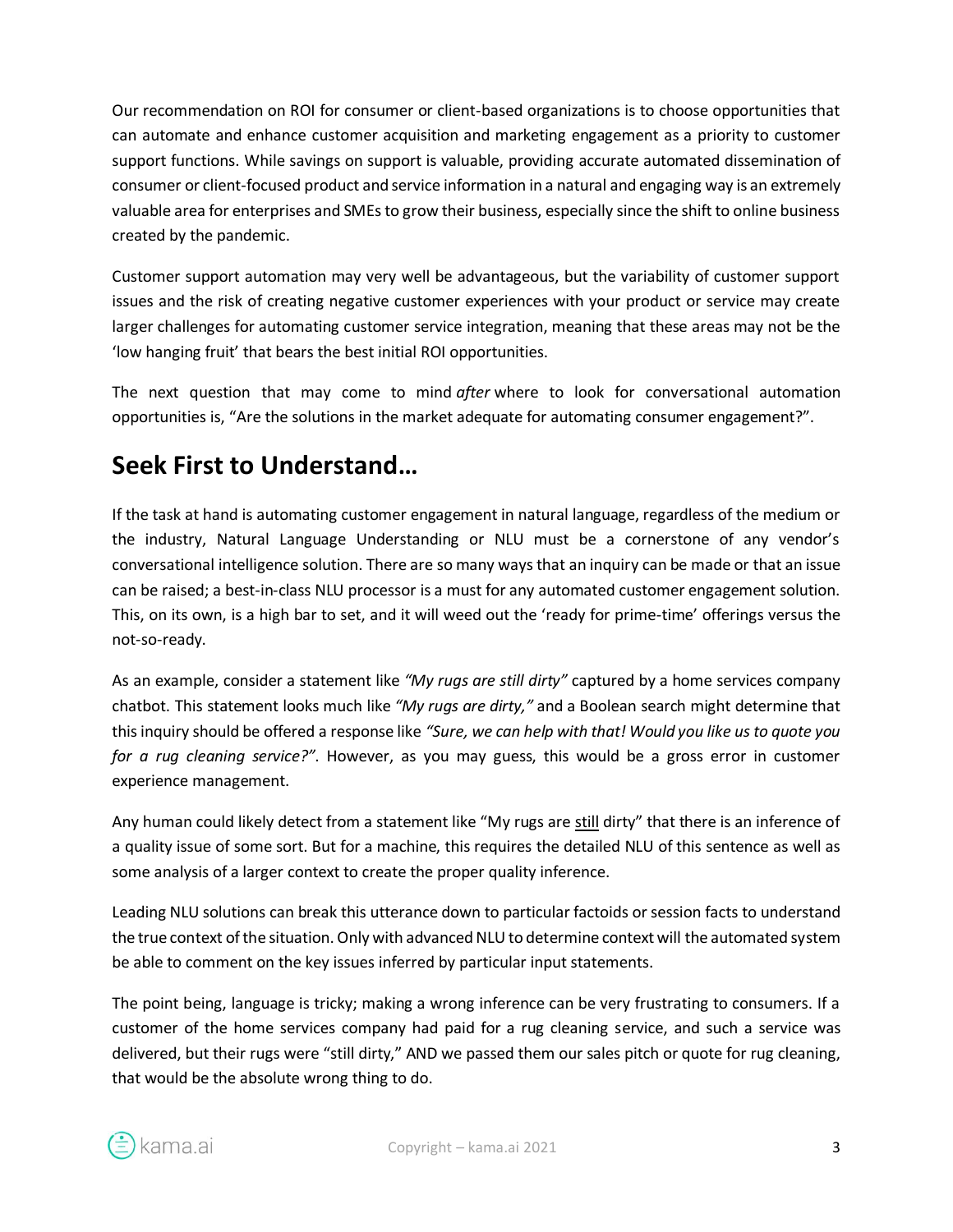## **The issue of "Subjectivity"**

Beyond just natural language understanding and the inference detection of finding the needle in the haystack as it were, there is the issue of subjectivity and personal preference. If a consumer was looking to do more than clean their rugs, like buying a new SUV, the problem gains many more dimensions. What does the consumer want to do with their SUV; feel safe on winter city streets or carry a canoe and camping gear into the outback? Is it an SUV for a retired empty-nester couple or a young family of 4 or 5 people? Is the primary driver more concerned with fuel economy, performance, luxury or safety, or worse yet, all of the above to varying degrees?

A seasoned salesperson can navigate this subjectivity quite effectively but give this problem to an automated agent and let's see how it performs. Of course, no automated agent or seasoned sales professional, for that matter, can navigate the issue of subjective consumers without proper training and 'knowledge' of the enterprise's products or services.

Regarding conversational agents, this issue of subjectivity puts significant requirements on the overall intelligence platform. Some questions for savvy buyers to consider are:

- Does the platform allow for various dimensions of selection or evaluation criteria for the enterprise products and services?
- Does the platform allow for the subjectivity of these dimensions across the targeted demographic profiles, or ideally down to the individual consumer level?
- Is the 'AI' itself able to use the above two capabilities to provide the right information to the right person for the right reasons?

Only with these capabilities as foundations within a platform can the issue of subjectivity be properly dealt with by an automated agent.

Depending on the particular customer engagement project you are considering, our recommendation is that you look for capabilities in your conversational AI platform to achieve rich levels of personalization. Customer experience is not a one-size-fits-all issue; different customers, or potential customers, value different things differently. That's a significant amount of 'difference' to manage, but there are solutions on the market that can achieve this.

## **The Data Dilemma**

Some conversational AI solutions require extensive data acquisition, research, and conditioning to support the platform. Sourcing and conditioning data brings with it 3 key challenges:

- 1. Where is the data? Do we have it? Can we get it?
- 2. How much effort is there in conditioning data and building models?

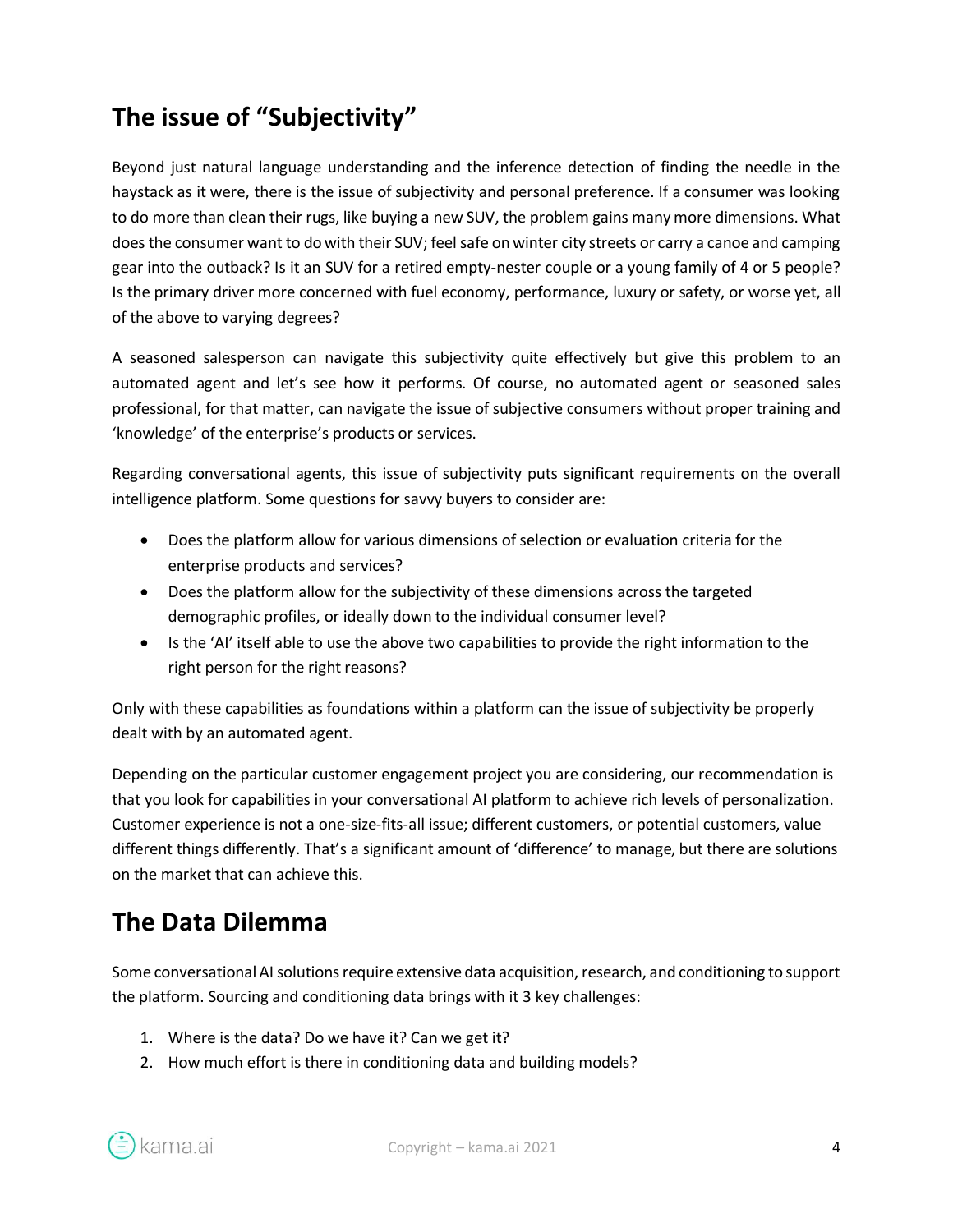3. Do we have the resources to condition the data and build the training models to align it to support our customer engagement goals?

Some conversational intelligence solutions have tools that allow you to acquire and configure data for the data models and allow the tuning of data models or the AI technology platform itself. These tools can require data scientists or engineers to operate; be aware of who in your organization will use these tools. AI talents are a very sought-after community and can command large salaries, so budget considerations are also part of the puzzle.

Another class of solutions comes with their own curated data and/or their own Machine Learning (ML) tools that can learn from activity occurring on the platform to train the various natural language and problem-solving functions of the solution. These types of solutions can reduce the overall data science, data sourcing, and data management effort required to implement a given solution.

Lastly, there is yet another class of solutions that operate on more of a knowledge-based concept. These solutions too may come with valuable data already populated in the enabling technology to produce some functions or support some conversations. More importantly, these types of solutions also allow for the rapid build-out or curation of the knowledge base (KB) to solve particular conversations or FAQs for the enterprise. Knowledge-based systems can also incorporate their own class of Natural Language Understanding (NLU) techniques, such as synonym setting, categorization of topics, and others to form a hybrid knowledge-base and NLU (KB-NLU) solution that can be very effective in handling consumer inquiries, or utterances, as they are referred to in the conversational AI industry.

The advantage of the knowledge-based approach is that it does not require vast training data repositories to implement a project. The KB or hybrid KB-NLU solutions can be populated with specific industry or enterprise knowledge that can facilitate a more rapid deployment of a conversational intelligence project. The added benefit of some KB-based systems is that they can require a lower level of data science experience, thereby reducing the talent and budget requirements in many cases.

Our recommendation is that you research the 'Data Dilemma' closely before undertaking a conversational intelligence project since this problem also largely dictates the resources and timeline dimensions of the project. Try to capitalize on existing data that may come with the solution or otherwise be available in sources either in-house or accessible online from an open-source or commercial service provider. Also, look for capabilities within the solutions you are considering to onboard or curate with your own enterprise data or knowledge because your staff knows your products and services best, especially if your products or services are new to the market. Having said that, the platform should benefit from user activity on the platform regarding how the market is using, or even inquiring about, your products or services.

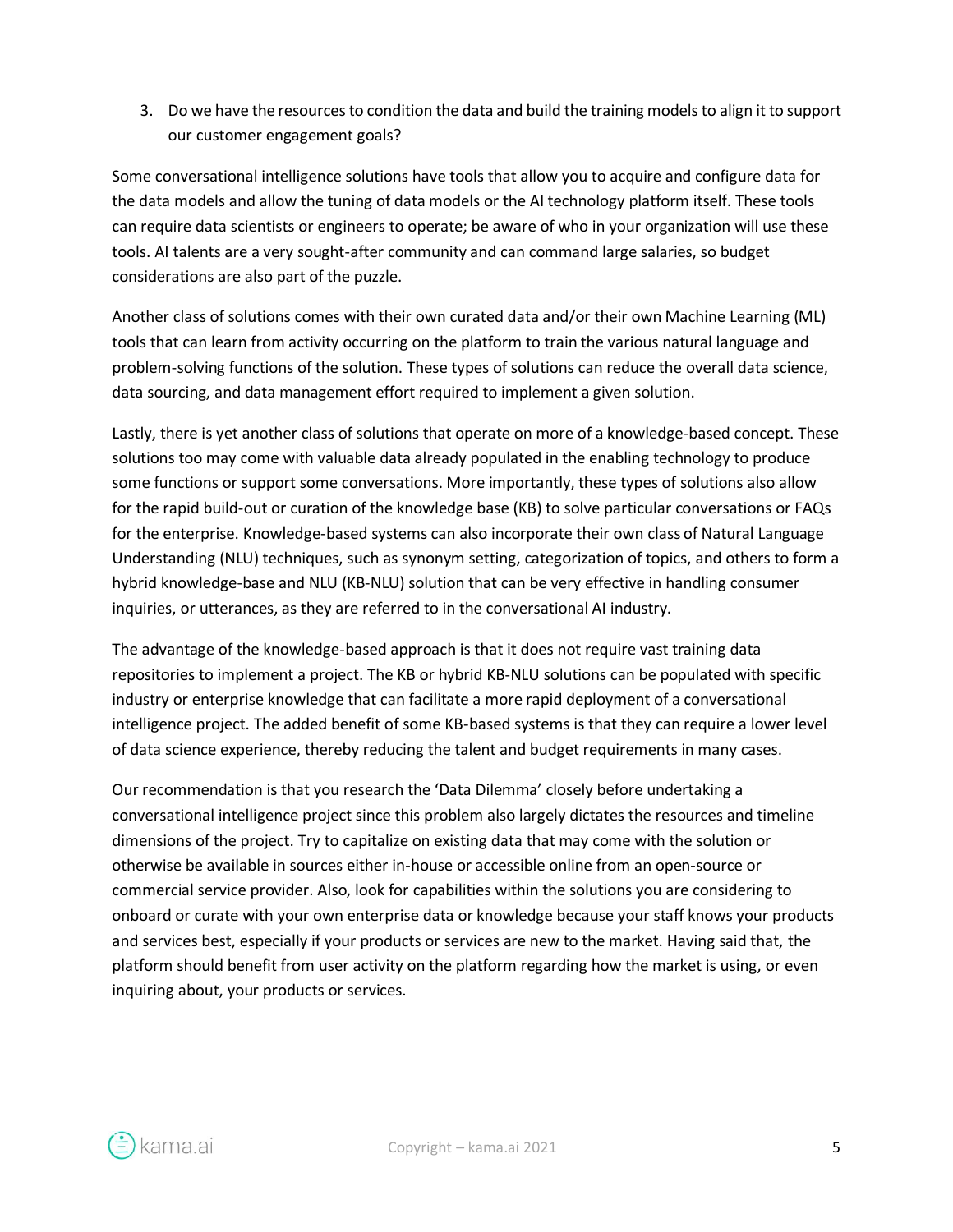## **From Design to Implementation**

Not unlike the Data Dilemma, business leaders looking at CRM automation must closely consider the project effort and implementation timeline. In conversational intelligence and technology development in general, the concept of rapid deployment and gaining experience with a goal, succeeding, pivoting or failing *quickly* is becoming a way of doing business. Many enterprises are no longer pursuing 6 to 18 month technology projects; the pace of business evolution and competition is just too fast for this outdated approach.

#### **Cloud-Based SaaS Service Model:**

Fortunately, the industry's move towards cloud-based solutions can allow for rapid deployment and hedging an investment into conversational intelligence. Depending on the set-up effort, SaaS solutions can allow enterprises or SMEs to test a technology to automate a CX function with limited investment. If it works, great; leave it running and enhance it over time. If it does not work, learn from the experience, and use that experience to move on to the next opportunity.

#### **Integration – Consider a Phased Approach:**

Often, integration to legacy systems or other vendor solutions can be a significant investment. Business and technology leaders are encouraged to consider a phased approach to launching particular CX automation that can provide timely ROI on its own versus an attempted large integrated solution that can increase the investment and timeline significantly. Consider a smaller project scope that can potentially operate in a stand-alone capacity initially, thereby providing early benefits to the customer experience and the business overall.

To identify a smaller scope project, consider a solution that has adequate stand-alone capabilities allowing you to minimize initial deployment time and budget. However, the solution must also have APIs or other tools that can allow integration to a larger architecture as success is realized and further automation or integration benefits are justified. For example, an enterprise may wish to implement conversational intelligence for 24/7 customer interaction on its website, but also want to automate some functions such as quotation processing or appointment booking using Robotic Process Automation (RPA). A phased approach could mean addressing the 24/7 customer interaction opportunity first to generate more leads and digital customer engagement around its products and services. However, the same enterprise should ensure that the chosen solution has the capability of providing RPA integration to achieve its future objectives in this area.

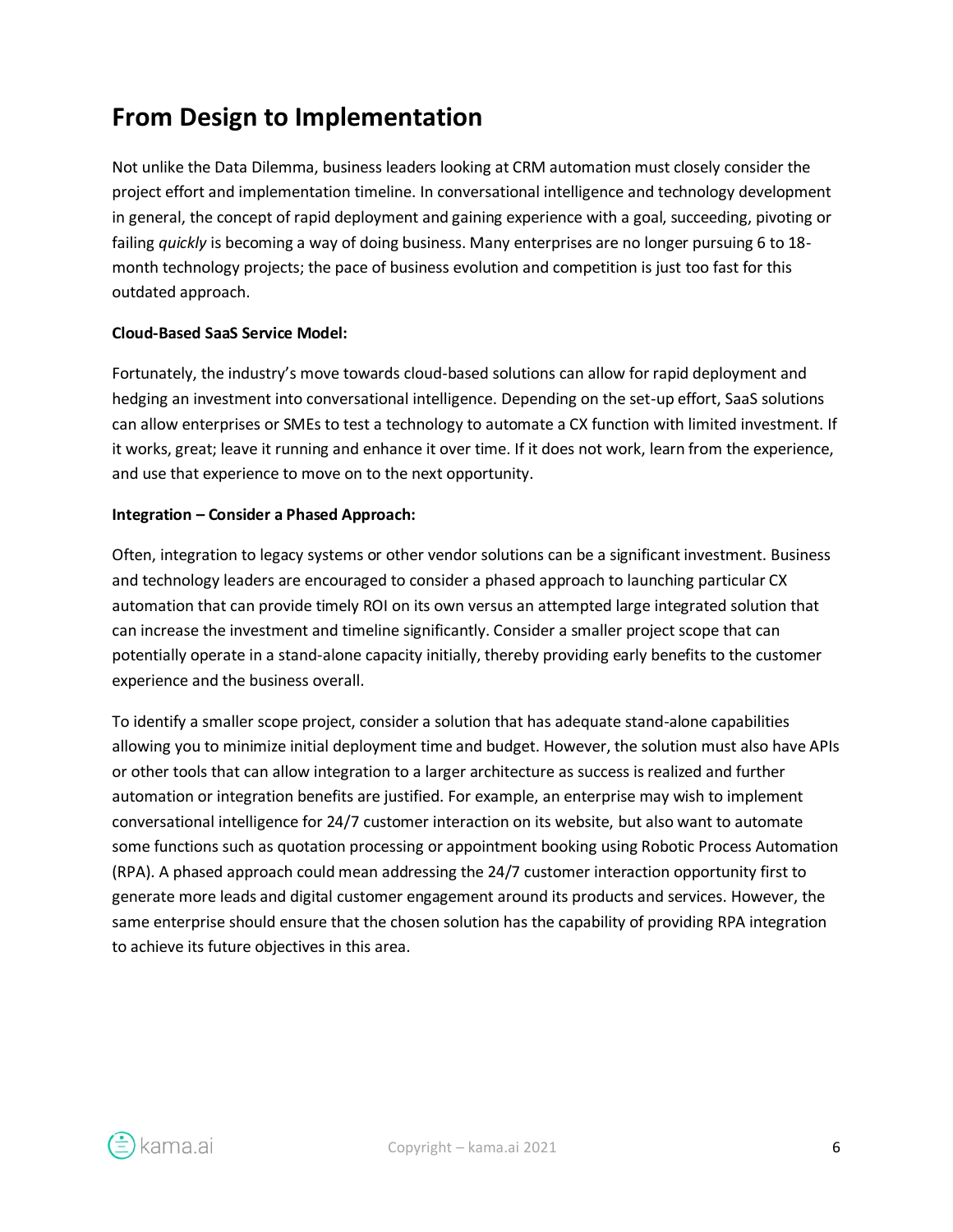#### **Build-in Feedback Loops:**

Any conversational intelligence project, or solution for that matter, should incorporate measurement and improvement processes so that the customer service experience can be examined, almost in real-time, and the service can be enhanced based on early feedback to evolve into increasingly better customer experiences. In the case of conversational agents, early and consistent logging and monitoring of online chat experiences need to be performed so that the service can rapidly be expanded or evolved to cover gaps that disappoint users.

We recommend that your project incorporates feedback and improvement loops at the onset. Ensure that there are ample logging and customer survey tools. Also, prepare resources to analyze gaps early and fill them quickly to avoid repeating negative experiences with your conversational agent. Social media feedback on poor quality or poorly executed customer engagement projects can damage your reputation before it has a chance to wring the bugs out of your solution.